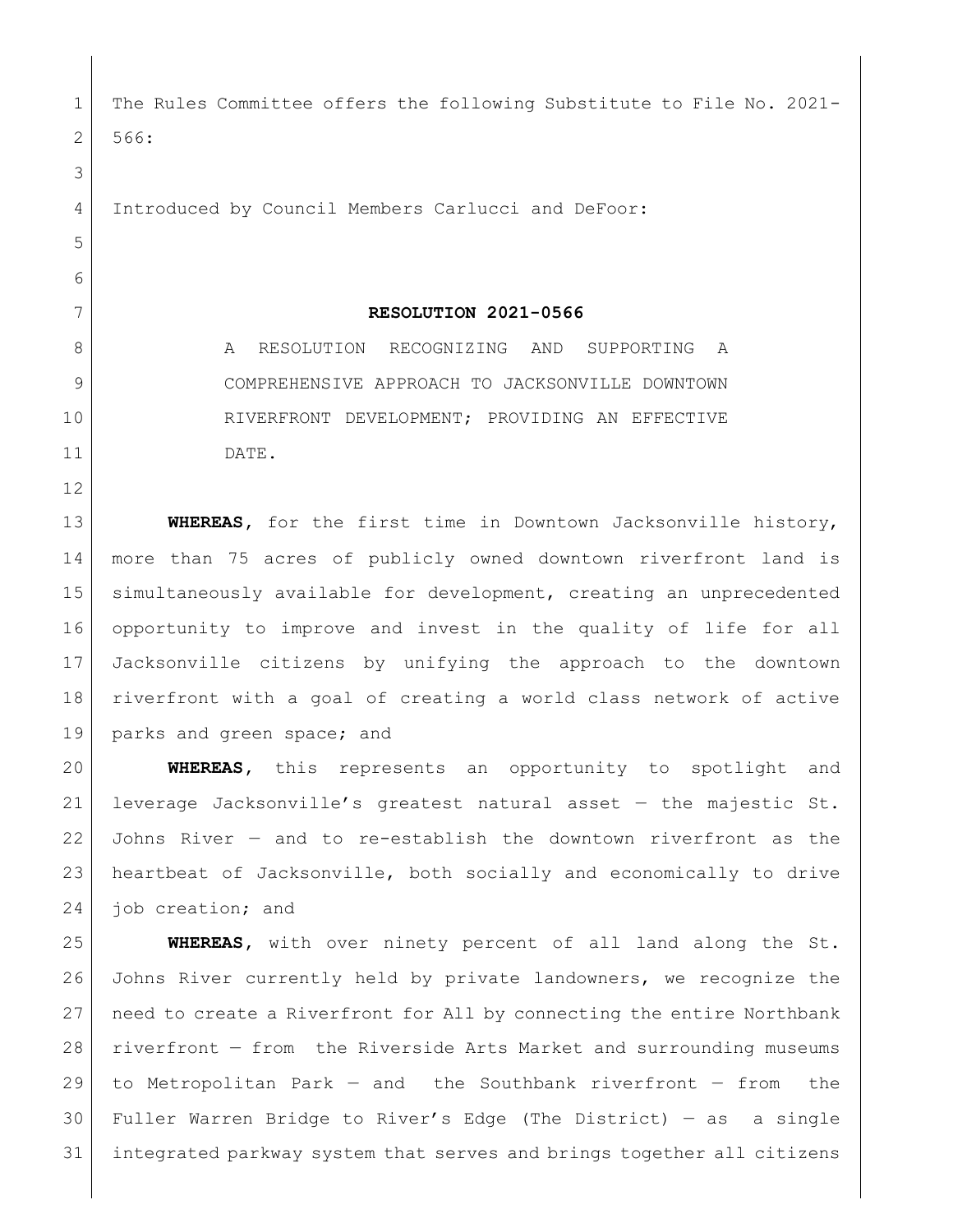of Jacksonville and simultaneously enhances future investment of commercial property and public infrastructure along the downtown 3 waterfront; and

 **WHEREAS**, to integrate both sustainability and resiliency into all design concepts pertaining to Downtown Jacksonville's riverfront, we shall take into careful consideration storm water management and will seek and support implementation of green solutions that help 8 | mitigate storm surge, promote the filtering of runoff, and enhance 9 | natural protections against flooding; and

 **WHEREAS,** the Downtown Investment Authority (DIA) continues to stand at the forefront of downtown riverfront improvement and has commissioned extensive studies and the creation of conceptual plans 13 for multiple sections of St. Johns River frontage, and will continue 14 its work to realize a fully comprehensive and inclusive approach, including feedback from downtown businesses and the Jacksonville 16 community at large; and

 **WHEREAS,** an inclusive and collaborative citizen involvement process best supports efforts to develop a shared vision that ensures equitable outcomes, provides much-needed public access to Jacksonville's majestic American Heritage river, prioritizes interests from all sectors and people, and adds to Downtown Jacksonville's overall vibrancy, economic vitality, and natural 23 resiliency; now therefore

**BE IT RESOLVED** by the Council of the City of Jacksonville:

 **Section 1.** This resolution expresses the will of the City Council to recognize and endorse a comprehensive approach to planning Jacksonville's downtown riverfront development, and as such, to support the efforts by key stakeholders — including Riverfront Parks Now, the Jessie Ball duPont Fund, the DIA, Scenic JAX, Groundworks, the St. Johns Riverkeeper, and many others — who likewise work toward fostering citizen-led initiatives and consensus-building efforts

 $-2 -$